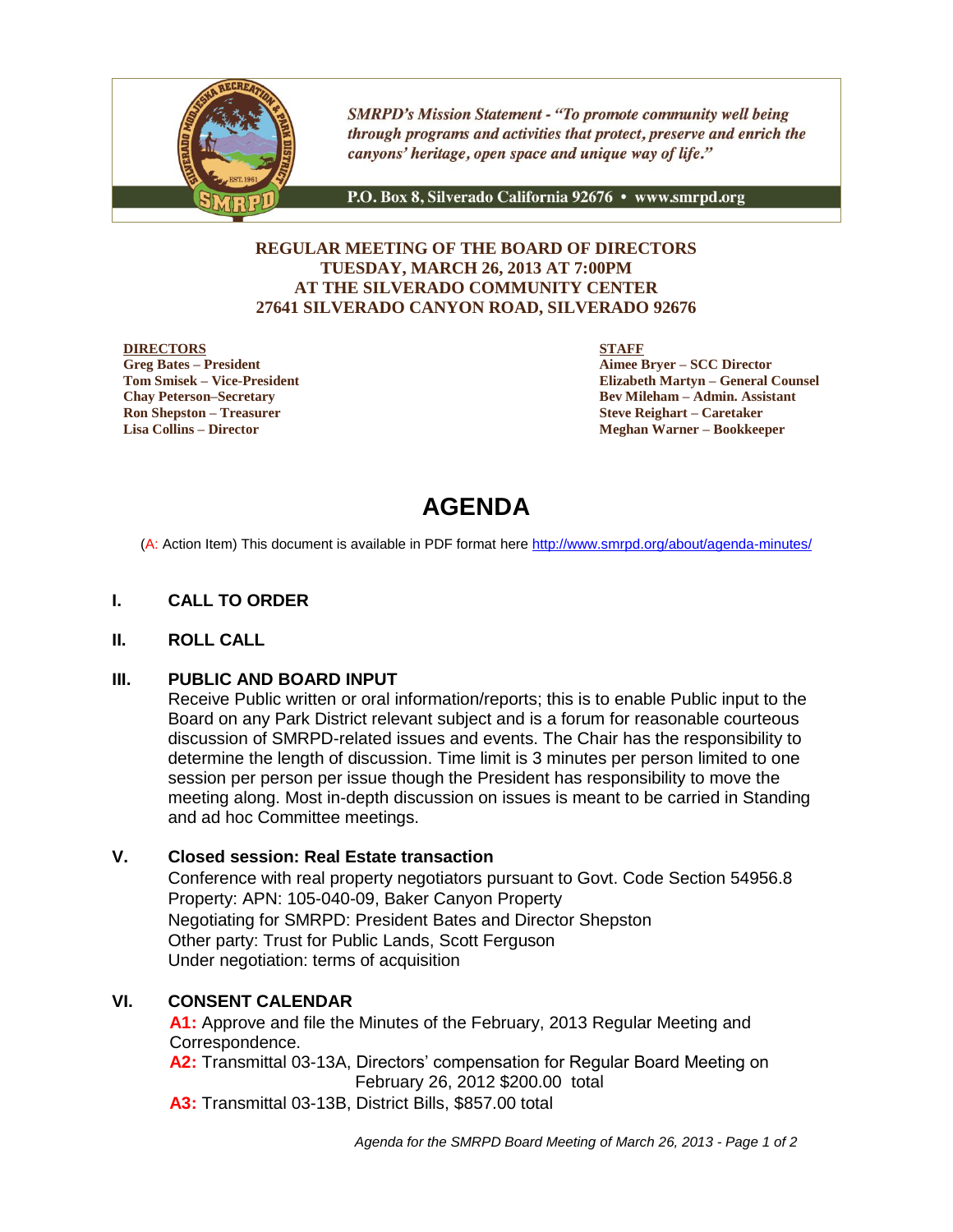### **A4:** Transmittal 03-13C, Utility Bills and Reimbursements, \$1853.11 total

**Note:** *Directors may remove any item from Consent Calendar to be considered separately.*

### **VI. CHILDREN'S CENTER DIRECTOR'S REPORT VIII. OTHER DISTRICT BUSINESS**

- (A) Mailing Act and Ethics issues
- (B) Modjeska Park. How to accommodate people and dogs?
- (C) Canyon Septic bill
- (D) Signs community center
- (E) AED for Community Centers
- (F) Facility and Instructor Agreements
- (G) Booth at Community Disaster Preparedness Day
- (H) SCE progress
- (I) Recycling event at our community center
- (J) CAPS Access
	- (1) Need to approve and file the CAPS+ ACCESS Request Form
	- (2) Make sure we approved the new directors in a prior meeting, maybe dec or January?
- (K) Adopt a Roadway Program, Presentation by Mark Levy and Rich Gomez. Possible endorsement and/or partial funding by the SMRPD.
- (L) Approval of St. Michaels Abbey licensing agreement for parking on Riviera, Fee \$10/year. Following up on last month, our attorney has reviewed the agreement.
- (M) Approve newly elected directors if we have not done so already.

### **IX. COMMITTEES**

*NOTE: There will be no discussion of Committee issues unless agendized below or added to the Agenda by majority vote of the Board in Section III to address issues that require immediate attention for reasons to be explained in the motion to add. Other comments can be made under Director Comments.*

### **STANDING COMMITTEES AND REPRESENTATIVES:**

- (A) **RECREATION** (Collins, Peterson)
- (B) **FINANCE** (Peterson, Bates)
- (C) **PERSONNEL** (Shepston, Collins)
- (D) **OPEN SPACE AND TRAILS** (Shepston, Bates)
- (E) **FACILITIES MAINTENANCE AND SAFETY** (Bates, Peterson)

### **AD HOC COMMITTEES & REPRESENTATIVES:**

- (F) **ISDOC REPRESENTATIVE (**Shepston)
- (G) **PRESERVATION & RESTORATION** (Smisek)
- (H) **COMMUNICATIONS & DISTRICT OUTREACH** (Smisek)
- (I) **SILVERADO CHILDREN'S CENTER** (Collins, Shepston) **Children's Center Advisory Committee** (Collins, Peterson, Bryer) (Public Members: Dawn Lynch, Julia Jones-Tester, Deborah Johnson, Linda Kearns, Joel Robinson )

### **X. DIRECTOR'S COMMENTS**

Pursuant to Government Code §54954.2 members of the Board of Directors or Staff may ask questions for clarification, make brief announcements, make brief reports on their activities. The Board or a Board member may provide a reference to Staff or other resources for factual information, request Staff to report back at a subsequent meeting concerning any matter, or direct that a matter of business be placed on a future Agenda.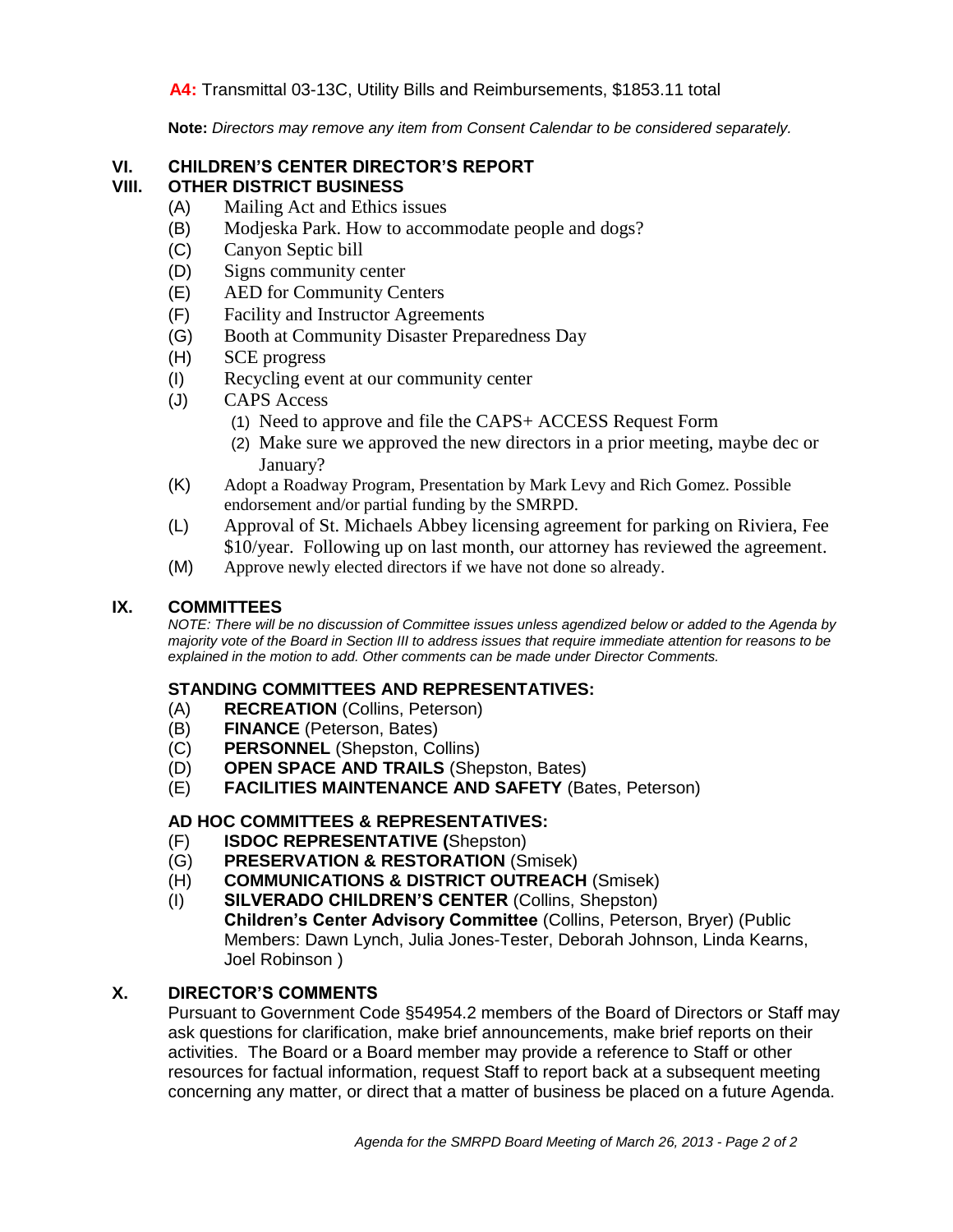- (1) Director Smisek
- (2) Director Collins
- (3) Director Bates
- (4) Director Peterson
- (5) Director Shepston

### **XI. ADJOURNMENT**

The next regular meeting of the Board of Directors will be at the Silverado Community Center, 27641 Silverado Canyon Road at 7:00 PM on March 26, 2013.

Materials related to an item on this agenda submitted after distribution of the agenda packet are either available for public inspection at the Silverado Library, and posted on the SMRPD website at <http://www.smrpd.org/>about/agenda-minutes/. Materials prepared by SMRPD will be available at the meeting, those provided by others after the meeting.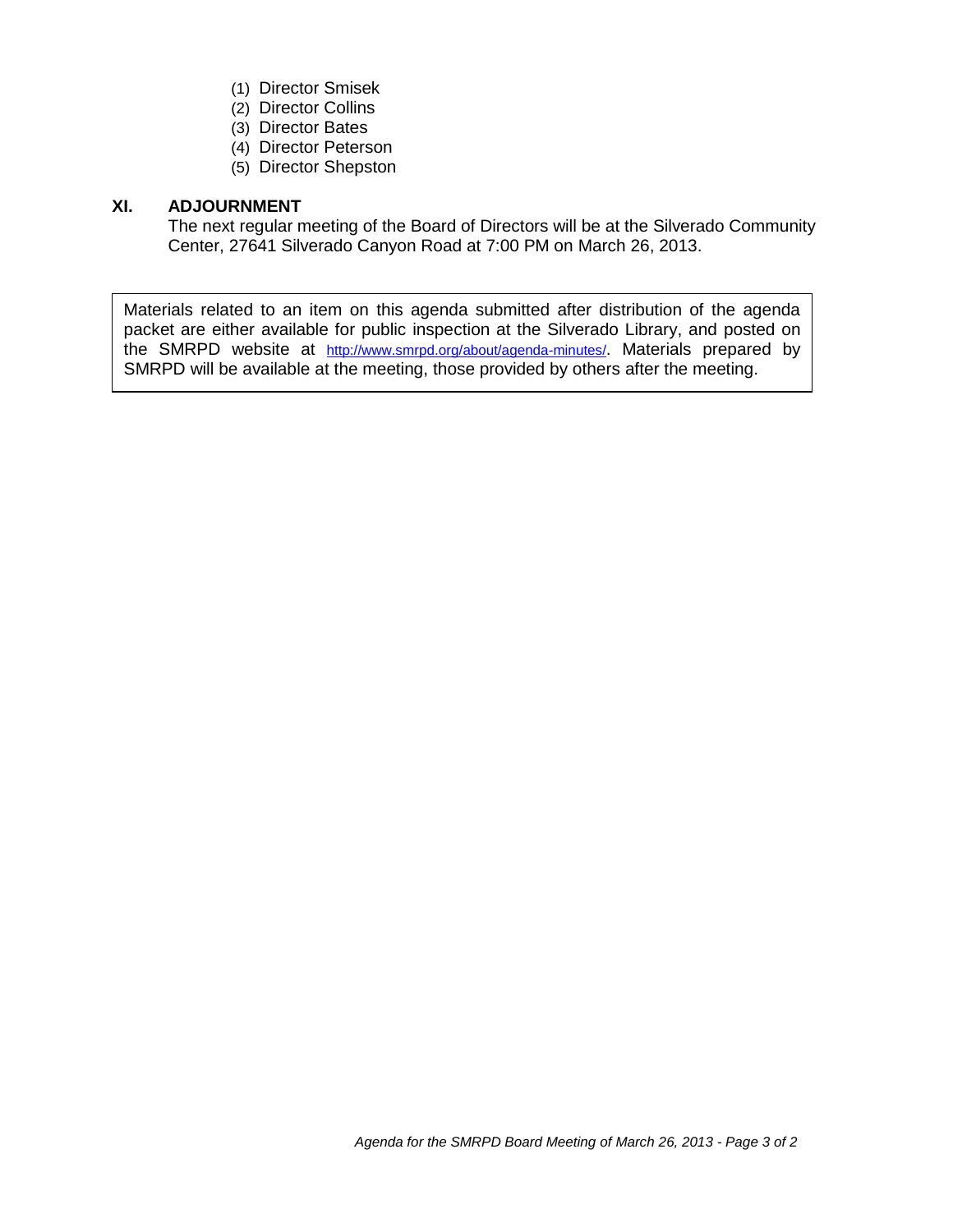### **LOCALLY GOVERNED DISTRICT DATE: 03/23/13 CLAIMS TRANSMITTED FOR PAYMENT REPORT 03-13A**

Sil-Mod Rec. and Parks Dist. THE COUNTY AUDITOR IS AUTHORIZED TO PO Box 8 DRAW THIS CHECK FROM Silverado, CA 92676 **FUND: 728 BUDGET CONTROL: 728** 

| PAYEE NAME AND ADDRESS<br>SOCIAL SECURITY /TAX ID                                                | <b>DATE</b><br><b>INVOICE#</b> | <b>DEPT</b><br><b>V700</b> | <b>OBJT</b><br>REV/<br><b>BS ACCT</b> | <b>UNIT</b><br>900 |                                            | <b>AMOUNT</b>  | <b>AC'S USE ONLY</b><br>DOC NUMBER | SC |
|--------------------------------------------------------------------------------------------------|--------------------------------|----------------------------|---------------------------------------|--------------------|--------------------------------------------|----------------|------------------------------------|----|
| *SEE W9 ATTACHED*<br>Chay Peterson<br>P.O. Box 613<br>Silverado, CA 92676                        | 2/26/2013                      | <b>V700</b>                | 0100                                  | 900                | \$                                         | 50.00          |                                    |    |
| *SEE W9 ATTACHED*<br>Lisa Collins<br>17168 Harding Canyon Road<br>Modjeska, CA 92676             | 2/26/2013                      | <b>V700</b>                | 0100                                  | 900                | \$<br>\$                                   | 50.00<br>50.00 | 1099                               |    |
| <b>VC-9989</b><br>Ron Shepston<br>P.O. Box<br>31311 Silverado Canyon Road<br>Silverado, CA 92676 |                                | <b>V700</b>                | 0100                                  | 900                | \$                                         | 50.00          | 1099                               |    |
| <b>VC-9990</b><br><b>Greg Bates</b><br>28100 Modjeska Canyon Road<br>Modjeska, CA 92676          | 2/26/2013                      | <b>V700</b>                | 0100                                  | 900                | $\overline{\boldsymbol{\mathsf{s}}}$<br>\$ | 50.00          | 1099                               |    |
| <b>VC-1539</b><br><b>Tom Smisek</b><br>P.O. Box 374<br>Silverado, CA 92676                       | 2/26/2013                      | <b>V700</b>                | 0100                                  | 900                | \$<br>\$                                   | 50.00<br>50.00 | 1099                               |    |
|                                                                                                  |                                |                            |                                       |                    | \$                                         | 50.00          | 1099                               |    |

The claims listed above totaling **\$200.00** of the Board of Directors of this District and I certify that the payees named who are described in Government Code Section 3101 have taken an oath or affirmation required by Government Code Section 3102. are approved for payment pursuant to an order entered in the Minutes

\_\_\_\_\_\_\_\_\_\_\_\_\_\_\_\_\_\_\_\_\_\_\_\_\_\_\_\_\_\_ \_\_\_\_\_\_\_\_\_\_\_\_\_\_\_\_\_\_\_\_\_\_\_\_\_\_\_\_\_\_\_\_\_ \_\_\_\_\_\_\_\_\_\_\_\_\_\_\_\_\_\_\_\_\_\_\_\_\_\_\_\_\_\_\_\_\_\_

APPROVED BY **COUNTERSIGNED BY COUNTERSIGNED BY ATTESTED AND/OR COUNTERSIGNED**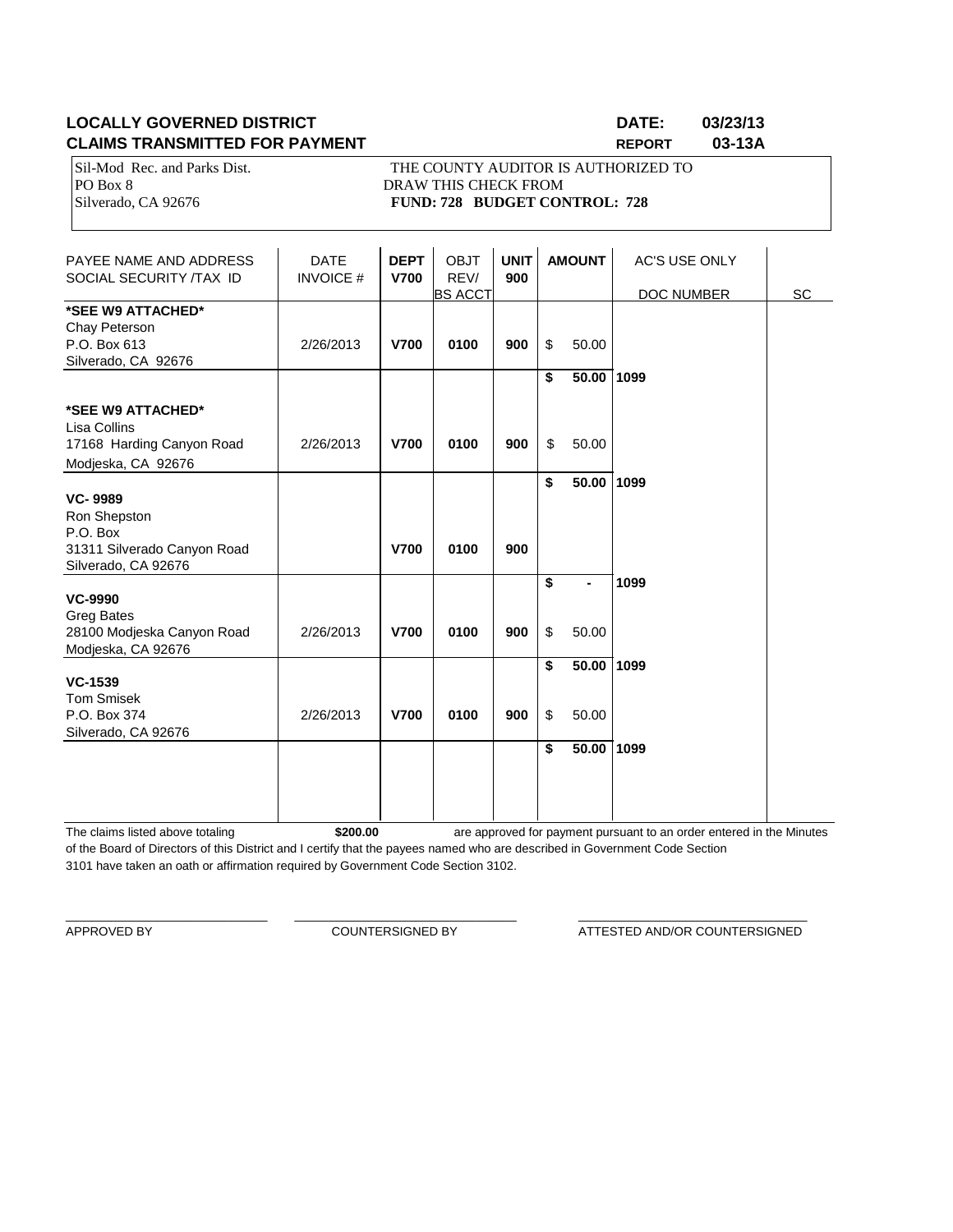| <b>LOCALLY GOVERNED DISTRICT</b>      | DATE:         | 3/23/2013 |
|---------------------------------------|---------------|-----------|
| <b>CLAIMS TRANSMITTED FOR PAYMENT</b> | <b>REPORT</b> | 03-13B    |

| <b>CLAIMS TRANSMITTED FOR PAYMENT</b>                                         |                                                                                           |                            |                                |                    |                                 | <b>REPORT</b><br>03-13B |                              |
|-------------------------------------------------------------------------------|-------------------------------------------------------------------------------------------|----------------------------|--------------------------------|--------------------|---------------------------------|-------------------------|------------------------------|
| Sil-Mod Rec. and Parks Dist.<br>P.O.Box 8                                     | THE COUNTY AUDITOR IS AUTHORIZED TO<br>DRAW THIS CHECK FROM FUND: 728 BUDGET CONTROL: 728 |                            |                                |                    |                                 |                         |                              |
| PAYEE NAME AND ADDRESS<br>SOCIAL SECURITY /TAX ID                             | DATE<br><b>INVOICE#</b>                                                                   | <b>DEPT</b><br><b>V700</b> | OBJT<br>REV/                   | <b>UNIT</b><br>900 | <b>AMOUNT</b>                   | AC'S USE ONLY           |                              |
| <b>VC-2027</b><br>COOKSMITH LANDSCAPING                                       | INVOICE #91877<br>INVOICE #91961                                                          | <b>V700</b><br><b>V700</b> | <b>BS ACCT</b><br>1400<br>1400 | 900<br>900         | \$340.00<br>\$16.00             | DOC NUMBER              | $\operatorname{\textsf{SC}}$ |
| P.O. BOX 5606<br>ORANGE, CA 92863                                             | INVOICE #91861<br>INVOICE #91947                                                          | <b>V700</b><br><b>V700</b> | 1400<br>1400                   | 900<br>900         | \$235.00<br>\$16.00<br>\$607.00 |                         |                              |
| <b>VC-2760</b><br><b>MEGHAN WARNER</b><br>P.O. BOX 177<br>SILVERADO, CA 92676 | INVOICE #13-29                                                                            | <b>V700</b>                | 1900                           | 900                | \$250.00                        |                         |                              |
|                                                                               |                                                                                           |                            |                                |                    | $$250.00$ 1099                  |                         |                              |
|                                                                               |                                                                                           |                            |                                |                    |                                 |                         |                              |
|                                                                               |                                                                                           |                            |                                |                    |                                 |                         |                              |
|                                                                               |                                                                                           |                            |                                |                    |                                 |                         |                              |
|                                                                               |                                                                                           |                            |                                |                    |                                 |                         |                              |
|                                                                               |                                                                                           |                            |                                |                    |                                 |                         |                              |
|                                                                               |                                                                                           |                            |                                |                    |                                 |                         |                              |
|                                                                               |                                                                                           |                            |                                |                    |                                 |                         |                              |
|                                                                               |                                                                                           |                            |                                |                    |                                 |                         |                              |
|                                                                               |                                                                                           |                            |                                |                    |                                 |                         |                              |
|                                                                               |                                                                                           |                            |                                |                    |                                 |                         |                              |
|                                                                               |                                                                                           |                            |                                |                    |                                 |                         |                              |
|                                                                               |                                                                                           |                            |                                |                    |                                 |                         |                              |

The claims listed above totaling **1 \$857.00** are approved for payment pursuant to an order entered in the Minutes of the Board of Directors of this District and I certify that the payees named who are described in Government Code Section

 $\_$  , and the set of the set of the set of the set of the set of the set of the set of the set of the set of the set of the set of the set of the set of the set of the set of the set of the set of the set of the set of th

3101 have taken an oath or affirmation required by Government Code Section 3102.

APPROVED BY COUNTERSIGNED BY COUNTERSIGNED BY ATTESTED AND/OR COUNTERSIGNED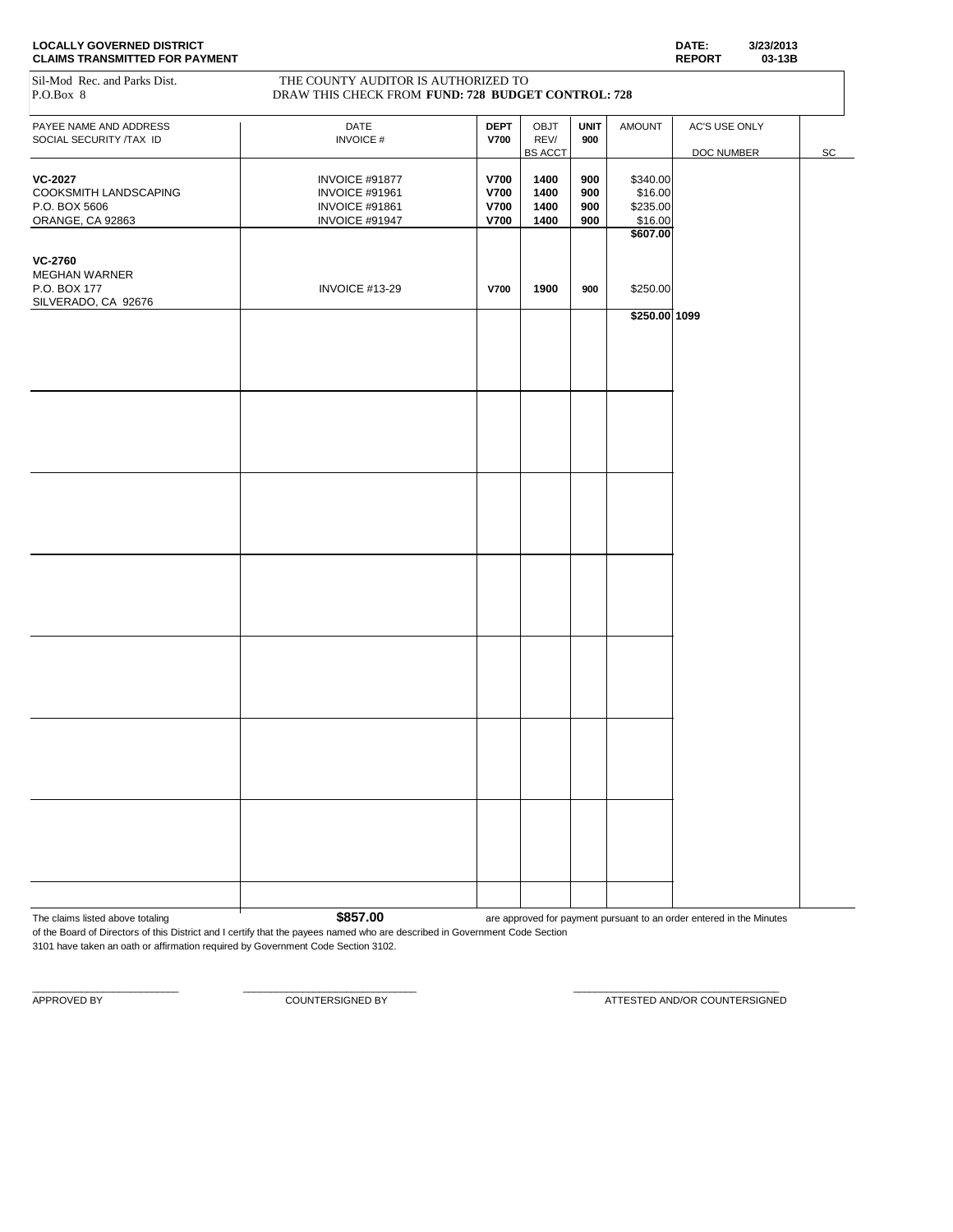## **CLAIMS TRANSMIT**

| <b>LOCALLY GOVERNED DISTRICT</b><br><b>CLAIMS TRANSMITTED FOR PAYMENT</b>   |                                                                                                                                                 |                                    |                                |                    |                                          | DATE:<br><b>REPORT</b>             | 03/23/13<br>03-13C |    |
|-----------------------------------------------------------------------------|-------------------------------------------------------------------------------------------------------------------------------------------------|------------------------------------|--------------------------------|--------------------|------------------------------------------|------------------------------------|--------------------|----|
| Sil-Mod Rec. and Parks Dist.<br>P.O.Box 8                                   | THE COUNTY AUDITOR IS AUTHORIZED TO<br>DRAW THIS CHECK FROM FUND: 728 BUDGET CONTROL: 728                                                       |                                    |                                |                    |                                          |                                    |                    |    |
| PAYEE NAME AND ADDRESS<br>SOCIAL SECURITY /TAX ID                           | <b>DATE</b><br><b>INVOICE#</b>                                                                                                                  | <b>DEP</b><br><b>V700</b>          | OBJT<br>REV/<br><b>BS ACCT</b> | <b>UNIT</b><br>900 | <b>AMOUNT</b>                            | <b>AC'S USE ONLY</b><br>DOC NUMBER |                    | SC |
| VC-1672<br>SMRPD (BofA Account)<br>P.O. Box 8<br>Silverado, CA 92676        | <b>REIMBURSEMENT OF CHECK #2034</b><br><b>PAID TO: JANI-KING</b><br><b>INVOICE #LAX03130414</b><br>INVOICE #LAX03130407                         | V700<br><b>V700</b>                | 1400<br>1400                   | 900<br>900         | \$224.13<br>\$226.58                     |                                    |                    |    |
| <b>VC-1672</b><br>SMRPD (BofA Account)<br>P.O. Box 8<br>Silverado, CA 92676 | <b>REIMBURSEMENT OF CHECK #2035</b><br><b>PAID TO: WASTE MANAGEMENT</b><br>INVOICE #0061955-2884-6                                              | <b>V700</b>                        | 2800                           | 900                | \$450.71<br>\$212.84                     |                                    |                    |    |
| <b>VC-1672</b><br>SMRPD (BofA Account)<br>P.O. Box 8<br>Silverado, CA 92676 | <b>REIMBURSEMENT OF CHECK #2036</b><br><b>PAID TO: IRWD</b><br>METER #55418830 02/23/13<br>METER #51441202 02/23/13<br>METER #56569388 02/23/13 | <b>V700</b><br>V700<br><b>V700</b> | 2800<br>2800<br>2800           | 900<br>900<br>900  | \$212.84<br>\$9.30<br>\$30.83<br>\$57.35 |                                    |                    |    |
| <b>VC-1672</b><br>SMRPD (BofA Account)<br>P.O. Box 8<br>Silverado, CA 92676 | <b>REIMBURSEMENT OF DEBITS</b><br>PAID TO: AT&T<br>714-649-2850 03/10/13<br>714-649-2428 03/10/13                                               | <b>V700</b><br><b>V700</b>         | 702<br>702                     | 900<br>900         | \$97.48<br>\$57.41<br>\$48.42            |                                    |                    |    |
| VC-1672<br>SMRPD (BofA Account)<br>P.O. Box 8<br>Silverado, CA 92676        | <b>REIMBURSEMENT OF DEBITS</b><br><b>PAID TO: SCE</b><br>ACCOUNT #2-25-699-8121 02/27/13<br>ACCOUNT #2-32-988-1767 02/27/13                     | <b>V700</b><br>V700                | 2800<br>2800                   | 900<br>900         | \$105.83<br>75.21<br>\$<br>\$<br>416.69  |                                    |                    |    |
| <b>VC-1672</b><br>SMRPD (BofA Account)<br>P.O. Box 8<br>Silverado, CA 92676 | <b>REIMBURSEMENT OF DEBITS</b><br><b>PAID TO: SCE</b><br>ACCOUNT #2-25-699-8121 03/23/13<br>ACCOUNT #2-32-988-1767 03/23/13                     | V700<br><b>V700</b>                | 2800<br>2800                   | 900<br>900         | \$491.90<br>\$<br>75.40<br>\$<br>372.03  |                                    |                    |    |
| <b>VC-1672</b><br>SMRPD (BofA Account)<br>P.O. Box 8<br>Silverado, CA 92676 | <b>REIMBURSEMENT OF CHECK #2037</b><br><b>PAID TO: WASTE MANAGEMENT</b><br>INVOICE #2995445-2884-5                                              | <b>V700</b>                        | 2800                           | 900                | \$447.43<br>\$46.92                      |                                    |                    |    |
|                                                                             |                                                                                                                                                 |                                    |                                |                    | \$46.92                                  |                                    |                    |    |

The claims listed above totaling **\$1,853.11** 

are approved for payment pursuant to an order entered in the Minutes

of the Board of Directors of this District and I certify that the payees named who are described in Government Code Section 3101 have taken an oath or affirmation required by Government Code Section 3102.

 $\_$  , and the set of the set of the set of the set of the set of the set of the set of the set of the set of the set of the set of the set of the set of the set of the set of the set of the set of the set of the set of th

APPROVED BY COUNTERSIGNED BY ATTESTED AND/OR COUNTERSIGNED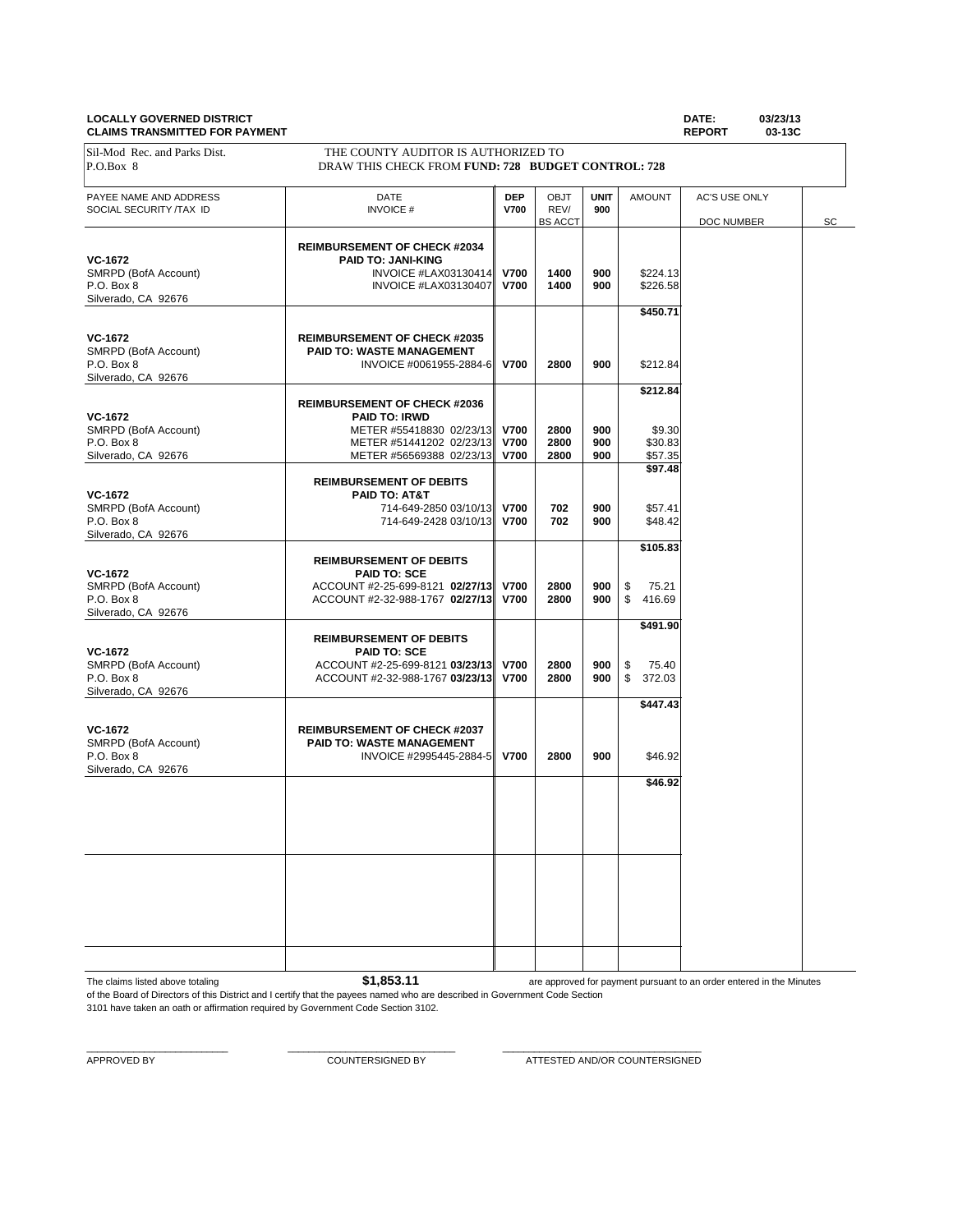

**SMRPD's Mission Statement - "To promote community well being** through programs and activities that protect, preserve and enrich the canyons' heritage, open space and unique way of life."

P.O. Box 8, Silverado California 92676 · www.smrpd.org

### MINUTES OF THE REGULAR MEETING OF THE BOARD OF DIRECTORS

### THURSDAY FEBRUARY 26,, 2012 AT 7:00 PM

### AT THE SILVERADO COMMUNITY CENTER

### 27641 SILVERADO CANYON ROAD, SILVERADO 92676

### DIRECTORS STAFF

Chay Peterson - Secretary Steve Reighart - Caretaker

Greg Bates - President Aimee Bryer - Scc Director Tom Smisek - Vice President Elizabeth Martyn - General Counsel Ron Shepston – Treasurer Bev Mileham - Admin. Assistant Lisa Collins - Director Meghan Warner - Bookkeeper

### **MINUTES**

**Action Item) This document is available in PDF format at [http://www.smrpd.org](http://www.smrpd.org/)**

### **CALL TO ORDER**

The meeting was called to order at 7:07PM by Director Bates, who acted as chair person.

### **ROLL CALL**

Directors Greg Bates, Tom Smisek, Chay Peterson, and Lisa Collins were present. Caretaker Steve Reighart, Children Center Director Aimee Bryer, and Admin. Assist. Bev Mileham

### **PUBLIC ATTENDANCE**

Tom Hetzel, Hank Rodgers, Steve Kerrigan, Bob Hunt, Debbie Seltzer, Rick Schultz, Tim Janca, Scott Breeden, Michelle Mainville, Lori Martin, Connie Nelson, Linda Kearns, Chad Kearns, Mike Boeck, Judie Bruno, Linda May, Kevin Topp signed in.

### **PUBLIC AND BOARD INPUT ON NON-AGENDIZED ITEMS**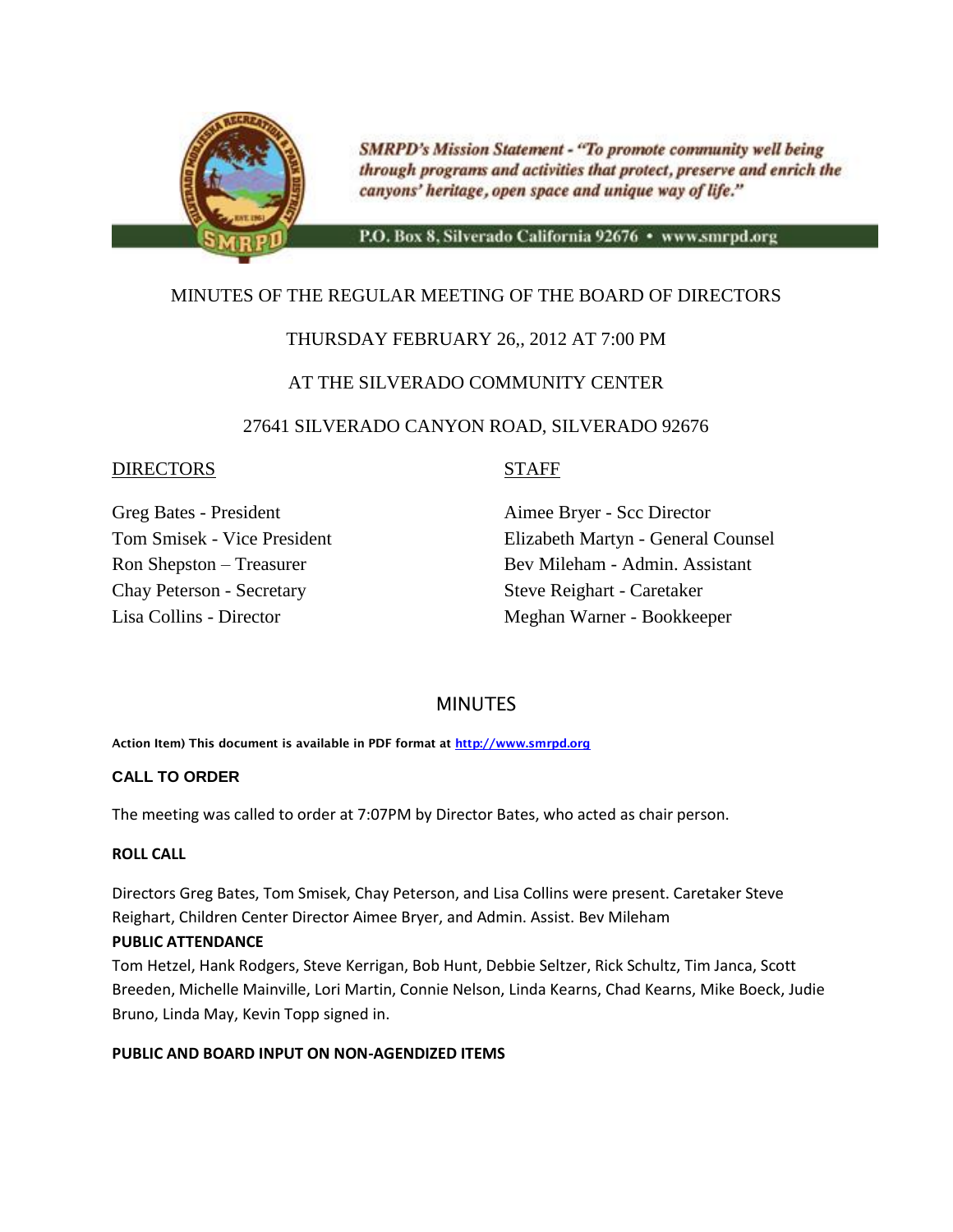ADA coordinator Judie Bruno introduced a new committee in the canyons that was formed to provide an accessibility network. They are working on improving accessibility in Modjeska Park, Maple Springs, and gaining wheelchair accessibility to Black Star to name a few. A subgroup committee was formed to help folks who are ill, with the loss of power during emergencies, with meals, helping with rides to Dr. Appts., and other canyon emergency needs that will benefit folks in wheelchairs or that may have an illness and have trouble getting around themselves. Three canyon ladies are leading the group, Linda May is management consultant, Connie Nelson is Chief and Judie Bruno is Chairing. They are looking for more volunteers.

And asked that the handicap parking at Silverado Park be fixed.

Mike Boeck was proud to announce a \$1,000 donation from the Warriors Society Mountain Bike Club, to Mary Schreiber for the Fire safe Council in East Orange County Canyons.

### **CONSENT CALENDAR**

**1 <sup>s</sup>ACTION: Director Collins made a motion to approve the Consent Calendar with Special Meeting Minutes January 22, 2013 and correspondence. Director Smisek seconded. Unanimously approved**

2<sup>nd</sup> ACTION; Director Peterson made a motion to approve the Minutes January 24, 2013 and **Regular meeting Minutes January 24, and correspondence. Unanimously approved.**

**3 rd ACTION; Director Smisek made a motion to approve Transmittal 02-13A Directors compensation \$200 for Dec. 27th 2012. Director Bates seconded. Unanimously approved.**

**4 th ACTION; Director Peterson made a motion to approve Transmittal 02-13B, district bills, \$3467.64 total. Director Collins seconded. Unanimously approved.**

**5 th ACTION; Director Smisek made a motion to approve Transmittal 02-13C, utility bills and reimbursements \$877.11 total. Director Collins seconded. Unanimously approved.**

### **CHILDRENS CENTER DIRECTORS REPORT**

Things going well, lots of fundraising events being planned. A free parenting class is being offered. Parent workshops and an Advisory meeting are coming up. The Children's center received proceeds of \$1,700 from the Silverado Country Fair.

### **OTHER DISTRICT BUSINESS**

### **( A )**

Tom Hetzel actively researching the laws in regards to accessing riverbed trails, and other trails that have been closed to the public. Mr Hetzel believes that all waterways should be open to the public and has been meeting and filing complaints with OC parks supervisors.

Anyone interested in these issues was asked to contact Mr. Hetzel at [Thetzel@socal.rr.com](mailto:Thetzel@socal.rr.com).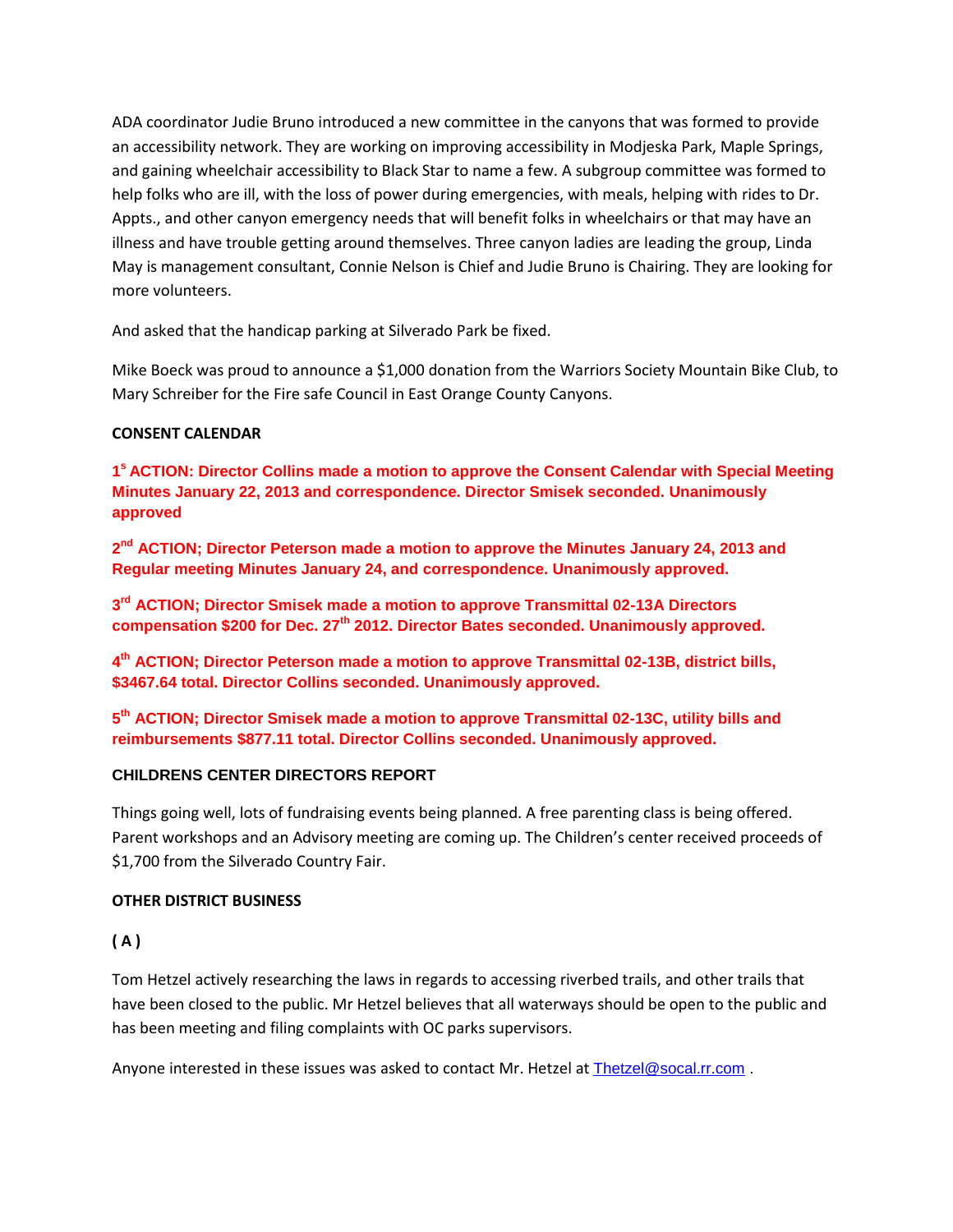**( B ) 6 th ACTION Director Smisek made a motion to enter an agreement with an outside organization to take a look at our SCE bills. Director Peterson seconded. Unanimously approved.** 

**( C )** 

**7 th ACTION; Director Smisek made a motion to engage with Specialized Tree Works, pending based on prevailing mandatory wage is required. Director Collins seconded. Unanimously approved. Director Peterson did not vote because she is related to the owners.**

**( D )** 

Will discuss bill from Canyon Septic at next Board meeting.

**( E )** 

The Grand Jury is complete, SMRPD received a good response and was thanked.

**( F )** 

The Board was reminded to complete their AB1234 Form 700.

Director Peterson discussed mandate guidelines stating that no information highlighting Directors is allowed. Director Bates seeking information from FPPC and will report when it arrives.

Director Smisek challenged director Petersen's comments made at the January meeting that Director Smisek had violated ethics by publicizing this name in the Christmas in the Canyons program. Director Smisek explained that his name appeared as a copyright, in a welcome article from "Sheriff Tom" and in an ad that he purchased. Director Smisek read from sections on AB1234 which showed no ethics violation. Director Smisek demanded an apology from Director Petersen for her unfounded accusations. To which she replied "If I'm wrong, I apologize, but I don't think I am."

**( G )** Director Bates has meet with the Abbey. SMRPD has an agreement to send them \$10 a year to use the Riviera. Capri sys this is OK. Director Bates asked if the Board would like to renew the agreement. Bob Hunt and Linda May said they thought it wise to discuss this with general counsel. The decision was tabled until next months meeting.

### **( H )**

A committee will look into a recording policy for the Board meetings.

**( I )** 

Directors Smisek and Collins have been working on the next Recreation brochure that may be inserted into the next Sentry newspaper to save money.

### **8 th ACTION; Director Collins made a motion to run 6 mailings every 2 months for \$482, not to exceed \$500. Director Smisek seconded. Unanimously approved.**

**( J )**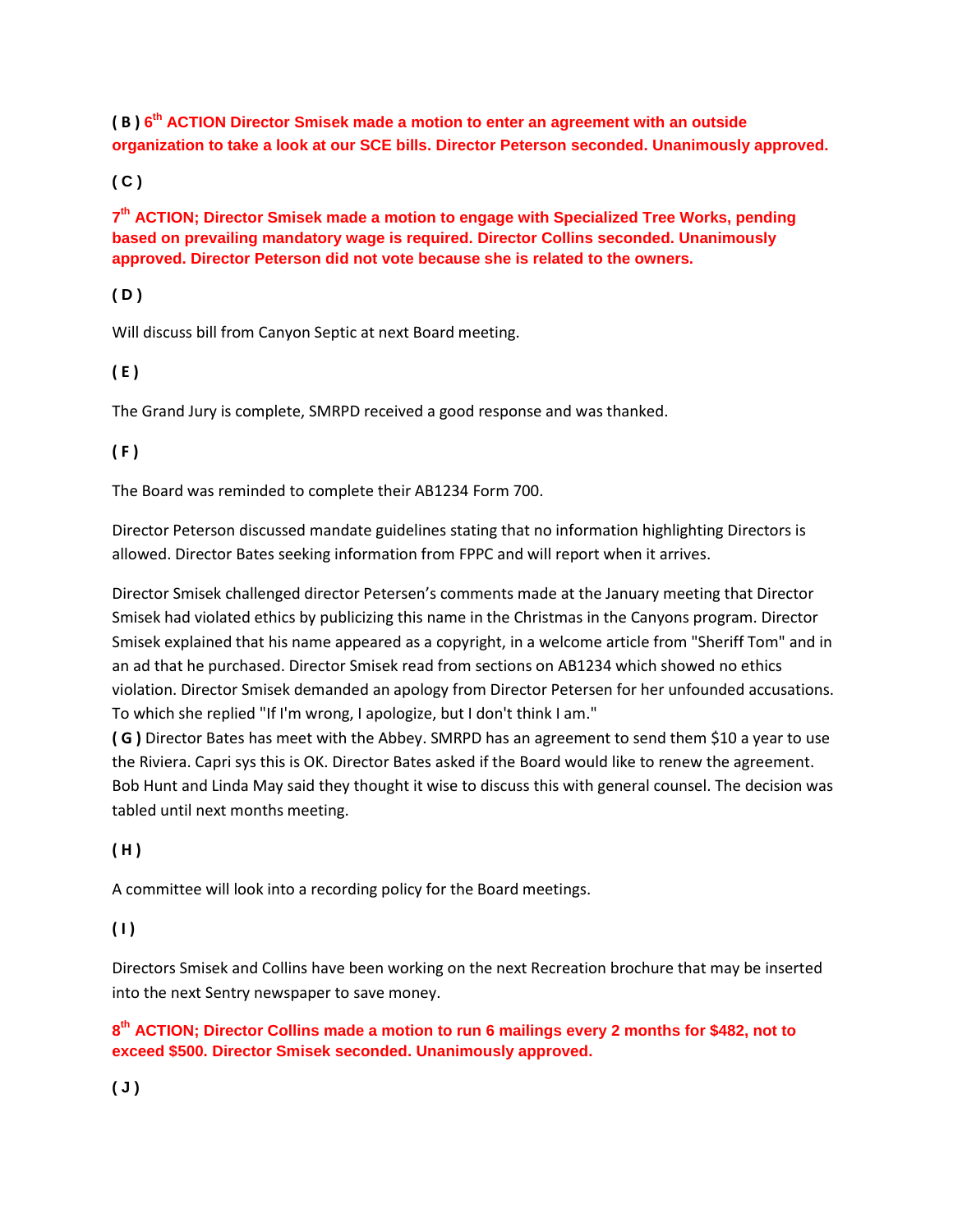Director Collins said the SMRPD website is not working properly.

**9 th ACTION; Director Collins made a motion to pay a website designer \$475 to set up SMRPD's website. Director Peterson seconded. Unanimously approved.**

### **( K )**

The Children's Center needs a gardener to keep the grasses and scrubs down for the children's safety. Steve Reighart is looking at a bid and will report at next months meeting.

### **( L )**

Director Collins is working on a new Facility Use Agreement and will send it to general counsel for approval. The new agreement raises fees to outsiders.

### **10th ACTION; Director Smisek made a motion to approve the Facility Use Agreement sent to attorney for approval pending no problems. Director Collins seconded. Unanimously approved.**

Director Collins is checking with Capri on liability issues.

### **( M )**

Connie Nelson is checking into pricing for a needed projector for movie nights. In the meantime Linda May has offered to let them borrow hers.

### **( N )**

Danny Brown is working on the bulletin board for the community. The Directors asked Steve Reighart to get a proposal for making a sign at Modjeska Park.

### **( O )**

Director Bates said he was happy with the content and style of the Board Minutes.

**11th ACTION; Director Peterson made a motion to approve the Safety Minutes in January for the first quarter. Director Collins seconded. Unanimously approved.**

### **DIRECTORS COMMENTS**

Director Bates reminded everyone that their will be a special Memorial fundraiser for the family of John Black on March 10<sup>th</sup> at Silverado Community Center.

The Board extended their sympathies to the Peterson family on the death of Brett Petersons mother.

### **ADJOURN 9:25PM. Next regular meeting of the Board of Directors will be at the Silverado Community Center, 27641 Silverado Canyon Road at 7:00PM on Tues. March 26, 2013.**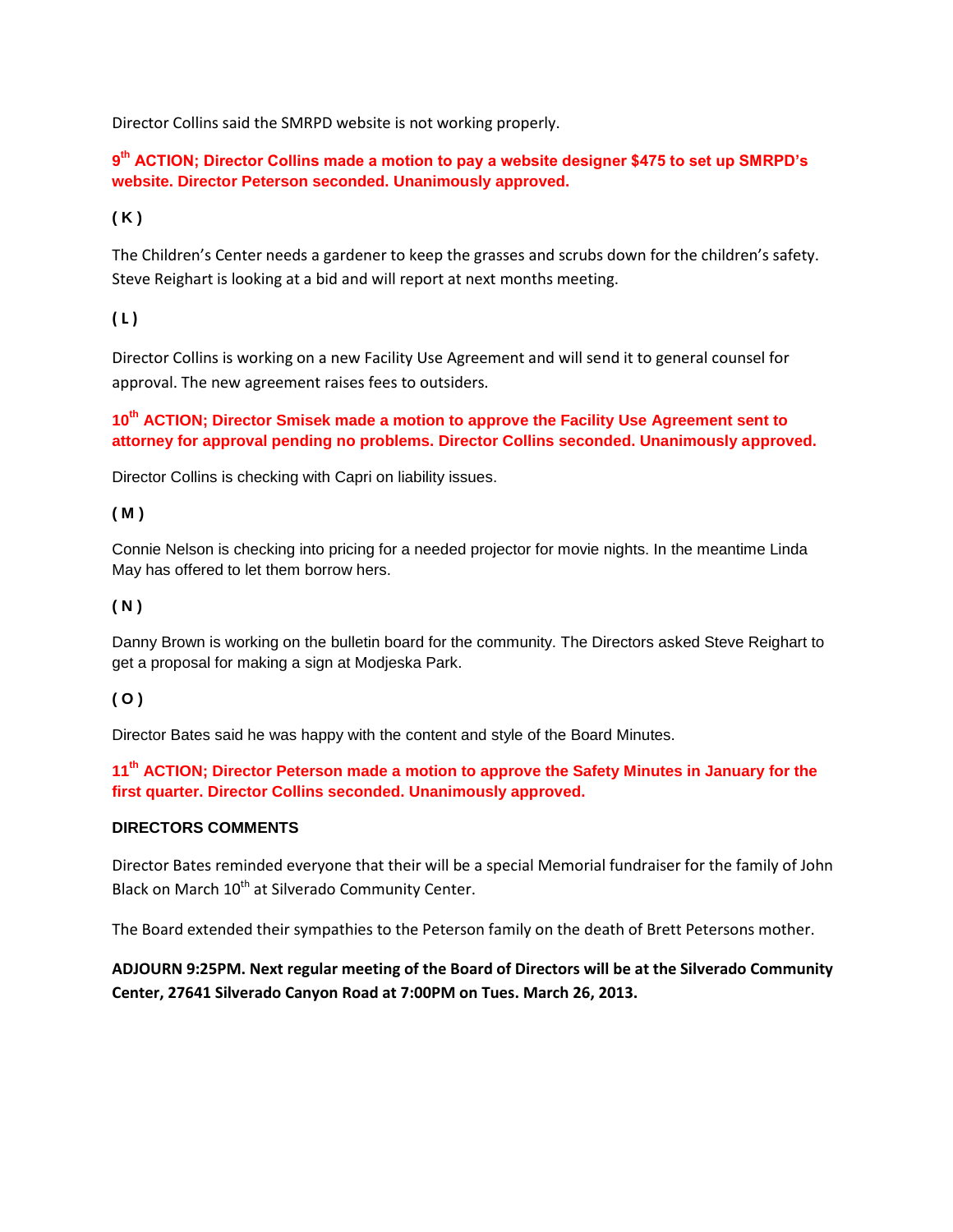**Date:** Monday, March 11, 2013 4:51 PM **From:** Ted Prim <Ted.Prim@doj.ca.gov> **To:** gregbates@cox.net <gregbates@cox.net> **Subject:** Attorney General's opinion

Dear Mr. Bates,

As you can imagine, our office would be swamped if public officials from throughout California could request a legal opinion from us on any subject at any time. Accordingly, our charge to issue opinions is limited by Government Code section 12519 which authorizes us to issue opinions to state officers, state agencies, and county counsel. We do not issue opinions to public employees or special districts.

I am sorry that I can't assist you in this matter. Unfortunately, I do not know of any other government office to whom I can refer you. Ultimately, this may be an issue for your attorney or special counsel that you might employ.

Ted

**From:** WebMaster **Sent:** Thursday, March 07, 2013 1:09 PM **To:** PIU **Subject:** Form submission from: Ethics Training Course - Contact Us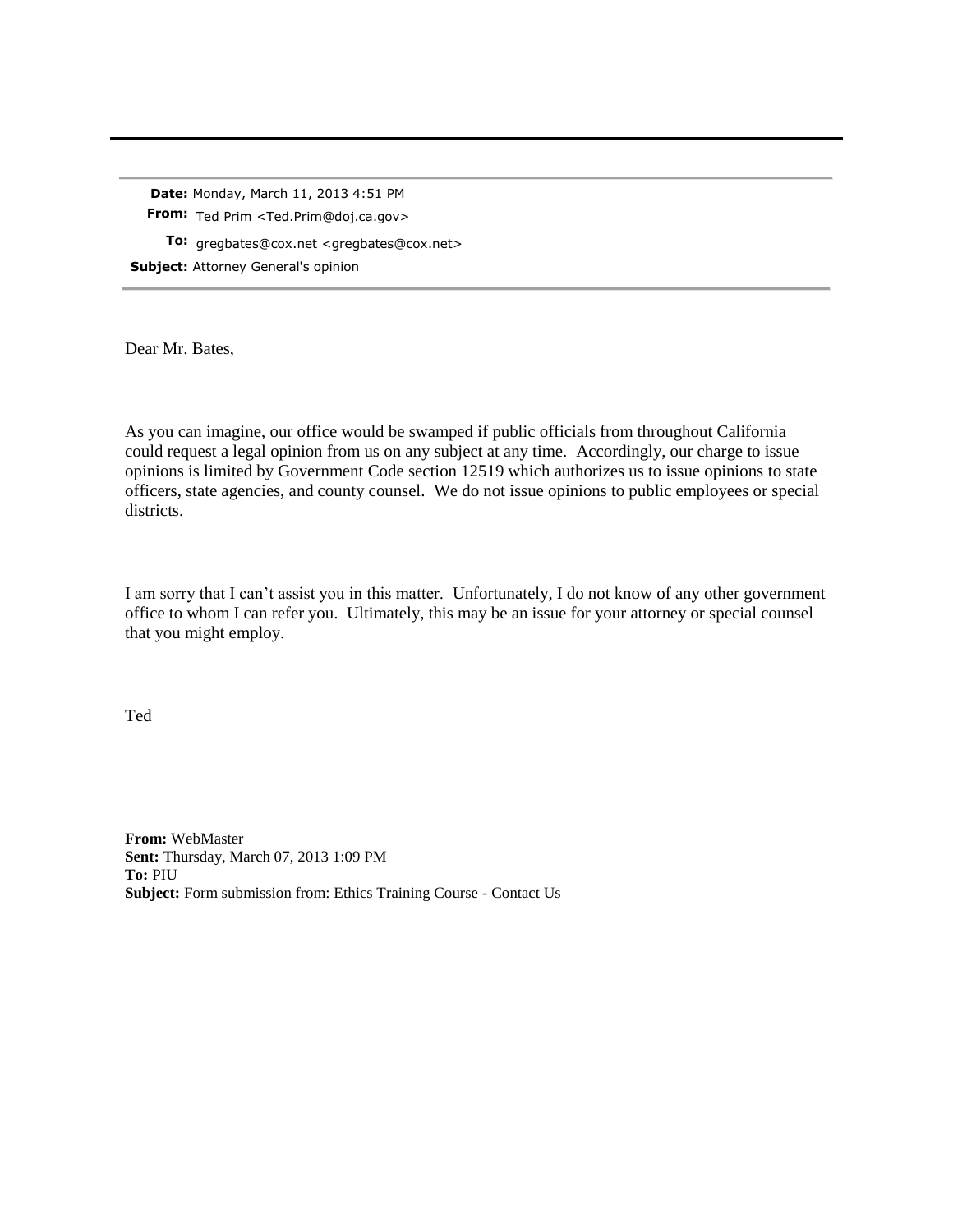State of California Department of Justice



# Office of the Attorney General KAMALA D. HARRIS

March 7, 2013



# *Form submission from: Ethics Training Course - Contact Us*

Submitted on Thu, 03/07/2013 - 13:09 Submitted by anonymous user: [68.4.54.45] Submitted values are:

--Your Information-- First Name: Gregory Last Name: Bates Name of your government agency/employer: Silverado Modjeska Recreation and Park District Email Address: [gregbates@cox.net](https://webmail.east.cox.net/do/mail/message/mailto?to=gregbates%40cox.net) Phone Number: 714-342-2914 Address: 28100 Modjeska Canyon Road City: Silverado State: California Zip: 92676

--Your Message--

Message:

I am the president of the Silverado Modjeska Recreation and Park District. A newly elected board member is alleging that another board member is violating the AB1234 Ethics provisions. Our legal counsel and 4 of the 5 board members disagree. Our legal counsel